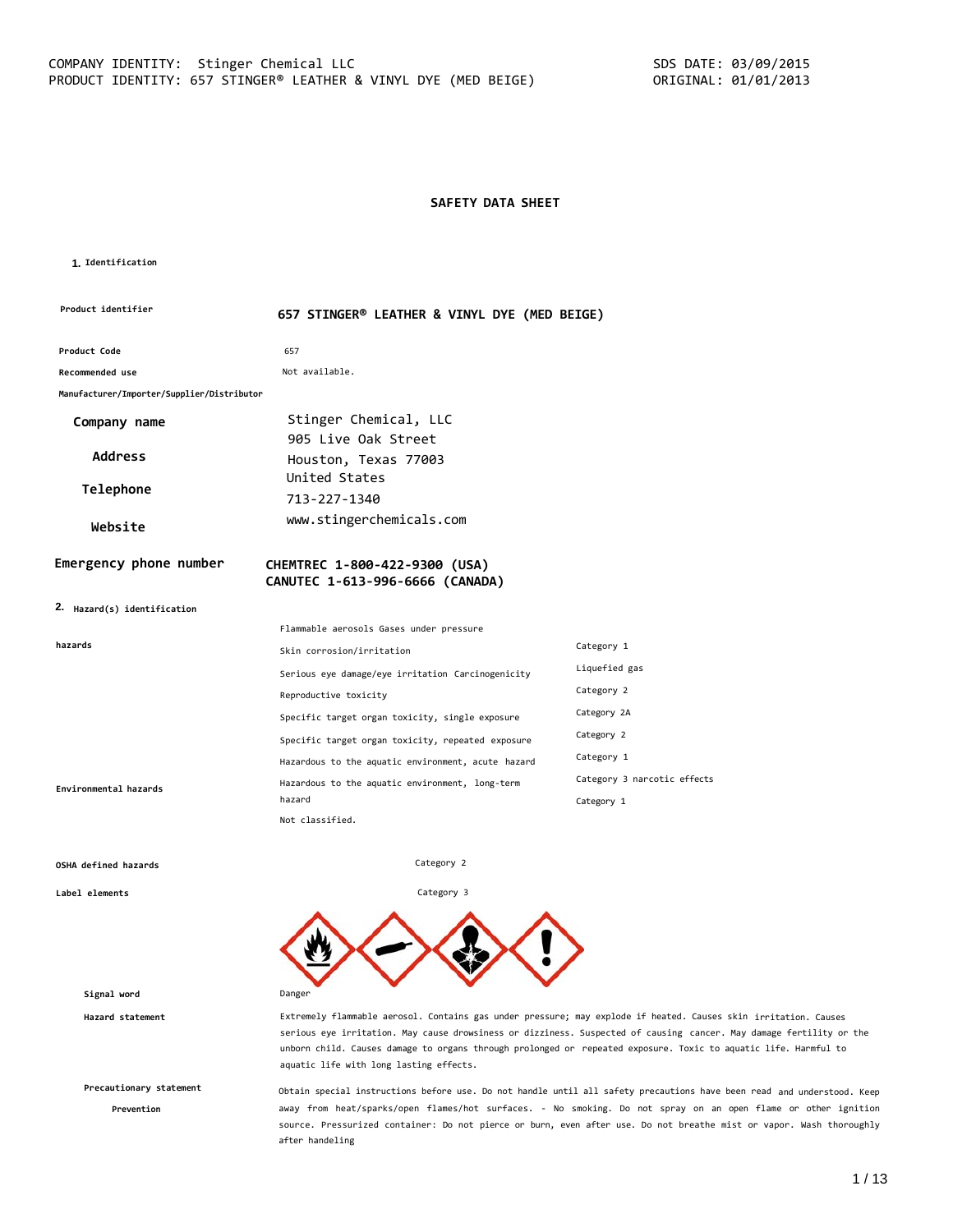| If on skin: Wash with plenty of water. If inhaled: Remove person to fresh air and keep comfortable for breathing. If<br>in eyes: Rinse cautiously with water for several minutes. Remove contact lenses, if present and easy to do. Continue<br>rinsing. If exposed or concerned: Get medical advice/attention. Call a poison center/doctor if you feel unwell. If<br>skin irritation occurs: Get medical advice/attention. If eye irritation persists: Get medical advice/attention. Take<br>off contaminated clothing and wash before reuse. |
|------------------------------------------------------------------------------------------------------------------------------------------------------------------------------------------------------------------------------------------------------------------------------------------------------------------------------------------------------------------------------------------------------------------------------------------------------------------------------------------------------------------------------------------------|
| Store in a well-ventilated place. Keep container tightly closed. Store locked up. Protect from sunlight. Store in<br>a well-ventilated place. Protect from sunlight. Do not expose to temperatures exceeding 50°C/122°F.                                                                                                                                                                                                                                                                                                                       |
| Dispose of contents/container in accordance with local/regional/national/international regulations.                                                                                                                                                                                                                                                                                                                                                                                                                                            |
| None known.                                                                                                                                                                                                                                                                                                                                                                                                                                                                                                                                    |
| 43.59% of the mixture consists of component(s) of unknown acute hazards to the aquatic environment. 43.59% of the<br>mixture consists of component(s) of unknown long-term hazards to the aquatic environment.                                                                                                                                                                                                                                                                                                                                 |
|                                                                                                                                                                                                                                                                                                                                                                                                                                                                                                                                                |

# **3. Composition/information on ingredients**

| Chemical name                            | Common name and synonyms | CAS number       | $\%$                  |
|------------------------------------------|--------------------------|------------------|-----------------------|
| ACETONE<br>$N-$                          |                          | $67 - 64 - 1$    | 40 to <50             |
| <b>BUTANE</b>                            |                          | $106 - 97 - 8$   | 10 to <20             |
| PROPANE                                  |                          | $74 - 98 - 6$    | 10 to <20             |
| <b>TOLUENE</b>                           |                          | $108 - 88 - 3$   | 10 to <20             |
| METHYL ETHYL KETONE                      |                          | $78 - 93 - 3$    | 1 to < 5              |
| PROPYLENE GLYCOL METHYL ETHER ACETATE    |                          | $108 - 65 - 6$   | 1 to < 5              |
| TITANIUM DIOXIDE XYLENE                  |                          | $13463 - 67 - 7$ | $1$ to $\overline{c}$ |
| 1-METHYL-2-PYRROLIDONE<br>BUTYL BENZYL   |                          | 1330-20-7        | 1 to < 5              |
| PHTHALATE ETHYLBENZENE                   |                          | 872-50-4         | $0.1$ to $\langle 1$  |
|                                          |                          | $85 - 68 - 7$    | $0.1$ to $\langle 1$  |
|                                          |                          | $100 - 41 - 4$   | $0.1$ to $\langle 1$  |
| Other components below reportable levels |                          |                  | $5$ to $<$ 10         |

\*Designates that a specific chemical identity and/or percentage of composition has been withheld as a trade secret.

**4. First-aid measures**

| Inhalation                                                                               | Remove victim to fresh air and keep at rest in a position comfortable for breathing. Call a POISON CENTER or<br>doctor/physician if you feel unwell.                                                                                                                                                            |
|------------------------------------------------------------------------------------------|-----------------------------------------------------------------------------------------------------------------------------------------------------------------------------------------------------------------------------------------------------------------------------------------------------------------|
| Skin contact                                                                             | No adverse effects due to skin contact are expected. Remove contaminated clothing. Wash with plenty of soap and<br>water. If skin irritation occurs: Get medical advice/attention. Wash contaminated clothing before reuse.                                                                                     |
| Eye contact                                                                              | Immediately flush eyes with plenty of water for at least 15 minutes. Remove contact lenses, if present and easy to<br>do. Continue rinsing. Get medical attention if irritation develops and persists. No specific first aid measures<br>noted.                                                                 |
| Ingestion                                                                                | Not likely, due to the form of the product. In the unlikely event of swallowing contact a physician or poison control<br>center. Rinse mouth.                                                                                                                                                                   |
| Most important symptoms/effects, acute<br>and delayed<br>Indication of immediate medical | May cause drowsiness and dizziness. Headache. Nausea, vomiting. Severe eye irritation. Symptoms may include stinging,<br>tearing, redness, swelling, and blurred vision. Skin irritation. May cause redness and pain. Prolonged exposure may<br>cause chronic effects.                                          |
| attention and special treatment needed                                                   | Provide general supportive measures and treat symptomatically. Keep victim under observation. Symptoms may be delayed.                                                                                                                                                                                          |
| General information                                                                      | IF exposed or concerned: Get medical advice/attention. If you feel unwell, seek medical advice (show the label where<br>possible). Ensure that medical personnel are aware of the material(s) involved, and take precautions to protect<br>themselves. Show this safety data sheet to the doctor in attendance. |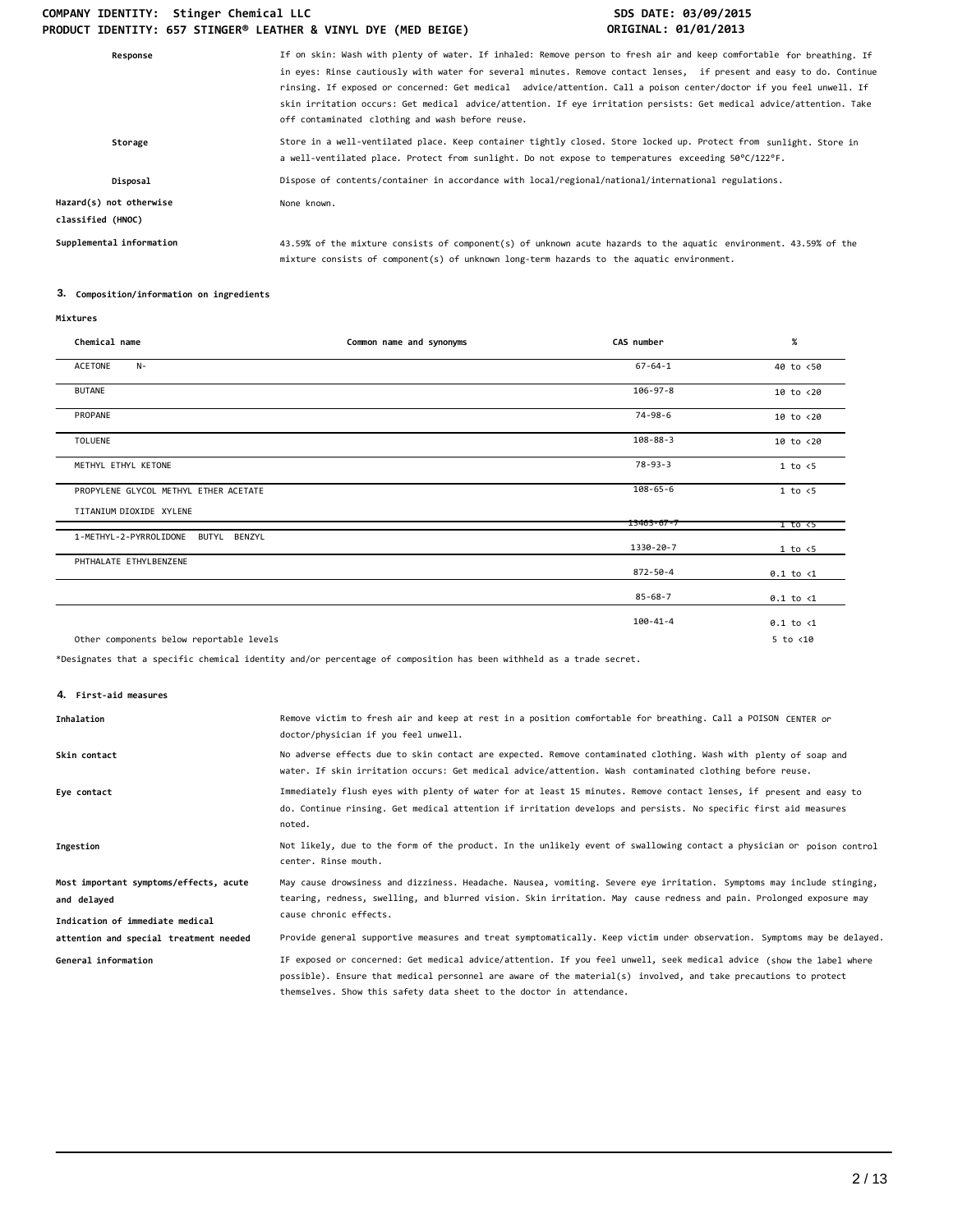| 5. Fire-fighting measures                                              |                                                                                                                                                                                                                                                                                                                                                                                                                                                                                                                                                                                                                                                                                                                                                                                                                                                                                                                                                                                                                                                                                         |
|------------------------------------------------------------------------|-----------------------------------------------------------------------------------------------------------------------------------------------------------------------------------------------------------------------------------------------------------------------------------------------------------------------------------------------------------------------------------------------------------------------------------------------------------------------------------------------------------------------------------------------------------------------------------------------------------------------------------------------------------------------------------------------------------------------------------------------------------------------------------------------------------------------------------------------------------------------------------------------------------------------------------------------------------------------------------------------------------------------------------------------------------------------------------------|
| Suitable extinguishing media                                           | Alcohol resistant foam. Water fog. Dry chemical powder. Carbon dioxide (CO2).                                                                                                                                                                                                                                                                                                                                                                                                                                                                                                                                                                                                                                                                                                                                                                                                                                                                                                                                                                                                           |
| Unsuitable extinguishing media                                         | Do not use water jet as an extinguisher, as this will spread the fire.                                                                                                                                                                                                                                                                                                                                                                                                                                                                                                                                                                                                                                                                                                                                                                                                                                                                                                                                                                                                                  |
| Specific hazards arising from the<br>chemical                          | Contents under pressure. Pressurized container may explode when exposed to heat or flame. During fire, gases hazardous<br>to health may be formed.                                                                                                                                                                                                                                                                                                                                                                                                                                                                                                                                                                                                                                                                                                                                                                                                                                                                                                                                      |
| Special protective equipment and<br>precautions for firefighters       | Firefighters must use standard protective equipment including flame retardant coat, helmet with face shield, gloves,<br>rubber boots, and in enclosed spaces, SCBA.                                                                                                                                                                                                                                                                                                                                                                                                                                                                                                                                                                                                                                                                                                                                                                                                                                                                                                                     |
| Fire fighting<br>equipment/instructions                                | In case of fire: Stop leak if safe to do so. Do not move cargo or vehicle if cargo has been exposed to heat. Move<br>containers from fire area if you can do so without risk. Containers should be cooled with water to prevent vapor<br>pressure build up. For massive fire in cargo area, use unmanned hose holder or monitor nozzles, if possible. If not,<br>withdraw and let fire burn out.                                                                                                                                                                                                                                                                                                                                                                                                                                                                                                                                                                                                                                                                                        |
| Specific methods                                                       | Use standard firefighting procedures and consider the hazards of other involved materials. Move containers from fire<br>area if you can do so without risk. In the event of fire and/or explosion do not breathe fumes.                                                                                                                                                                                                                                                                                                                                                                                                                                                                                                                                                                                                                                                                                                                                                                                                                                                                 |
| General fire hazards                                                   | Extremely flammable aerosol. Contents under pressure. Pressurized container may explode when exposed to heat or flame.                                                                                                                                                                                                                                                                                                                                                                                                                                                                                                                                                                                                                                                                                                                                                                                                                                                                                                                                                                  |
| 6. Accidental release measures                                         |                                                                                                                                                                                                                                                                                                                                                                                                                                                                                                                                                                                                                                                                                                                                                                                                                                                                                                                                                                                                                                                                                         |
| Personal precautions, protective<br>equipment and emergency procedures | Keep unnecessary personnel away. Keep people away from and upwind of spill/leak. Keep out of low areas. Many gases are<br>heavier than air and will spread along ground and collect in low or confined areas (sewers, basements, tanks). Wear<br>appropriate protective equipment and clothing during clean-up. Do not breathe mist or vapor. Emergency personnel need<br>self-contained breathing equipment. Do not touch damaged containers or spilled material unless wearing appropriate<br>protective clothing. Ventilate closed spaces before entering them. Local authorities should be advised if significant<br>spillages cannot be contained. For personal protection, see section 8 of the SDS.                                                                                                                                                                                                                                                                                                                                                                              |
| Methods and materials for containment<br>and cleaning up               | Refer to attached safety data sheets and/or instructions for use. Eliminate all ignition sources (no smoking, flares,<br>sparks, or flames in immediate area). Keep combustibles (wood, paper, oil, etc.) away from spilled material. Stop leak<br>if you can do so without risk. Move the cylinder to a safe and open area if the leak is irreparable. Isolate area until<br>gas has dispersed. Cover with plastic sheet to prevent spreading. Absorb in vermiculite, dry sand or earth and place<br>into containers. Prevent product from entering drains. Following product recovery, flush area with water.                                                                                                                                                                                                                                                                                                                                                                                                                                                                         |
|                                                                        | Small Spills: Wipe up with absorbent material (e.g. cloth, fleece). Clean surface thoroughly to remove residual<br>contamination. For waste disposal, see section 13 of the SDS.                                                                                                                                                                                                                                                                                                                                                                                                                                                                                                                                                                                                                                                                                                                                                                                                                                                                                                        |
| Environmental precautions                                              | Avoid release to the environment. Prevent further leakage or spillage if safe to do so. Avoid discharge into<br>drains, water courses or onto the ground. Inform appropriate managerial or supervisory personnel of all<br>environmental releases.                                                                                                                                                                                                                                                                                                                                                                                                                                                                                                                                                                                                                                                                                                                                                                                                                                      |
| 7. Handling and storage                                                |                                                                                                                                                                                                                                                                                                                                                                                                                                                                                                                                                                                                                                                                                                                                                                                                                                                                                                                                                                                                                                                                                         |
| Precautions for safe handling                                          | Obtain special instructions before use. Do not handle until all safety precautions have been read and understood.<br>Pressurized container: Do not pierce or burn, even after use. Do not use if spray button is missing or defective. Do<br>not spray on a naked flame or any other incandescent material. Do not smoke while using or until sprayed surface is<br>thoroughly dry. Do not cut, weld, solder, drill, grind, or expose containers to heat, flame, sparks, or other sources<br>of ignition. All equipment used when handling the product must be grounded. Do not re-use empty containers. Do not<br>breathe mist or vapor. Avoid contact with eyes, skin, and clothing. Avoid prolonged exposure. When using, do not eat,<br>drink or smoke. Pregnant or breastfeeding women must not handle this product. Should be handled in closed systems, if<br>possible. Use only in well-ventilated areas. Wear appropriate personal protective equipment. Wash hands thoroughly after<br>handling. Avoid release to the environment. Observe good industrial hygiene practices. |
| Conditions for safe storage, including<br>any incompatibilities        | Level 3 Aerosol.                                                                                                                                                                                                                                                                                                                                                                                                                                                                                                                                                                                                                                                                                                                                                                                                                                                                                                                                                                                                                                                                        |
|                                                                        | Store locked up. Pressurized container. Protect from sunlight and do not expose to temperatures exceeding 50°C/122 °F.<br>Do not puncture, incinerate or crush. Do not handle or store near an open flame, heat or other sources of ignition.<br>This material can accumulate static charge which may cause spark and become an ignition source. Secure cylinders in an<br>upright position at all times, close all valves when not in use. Store in a well-ventilated place. Store away from<br>incompatible materials (see Section 10 of the SDS).                                                                                                                                                                                                                                                                                                                                                                                                                                                                                                                                    |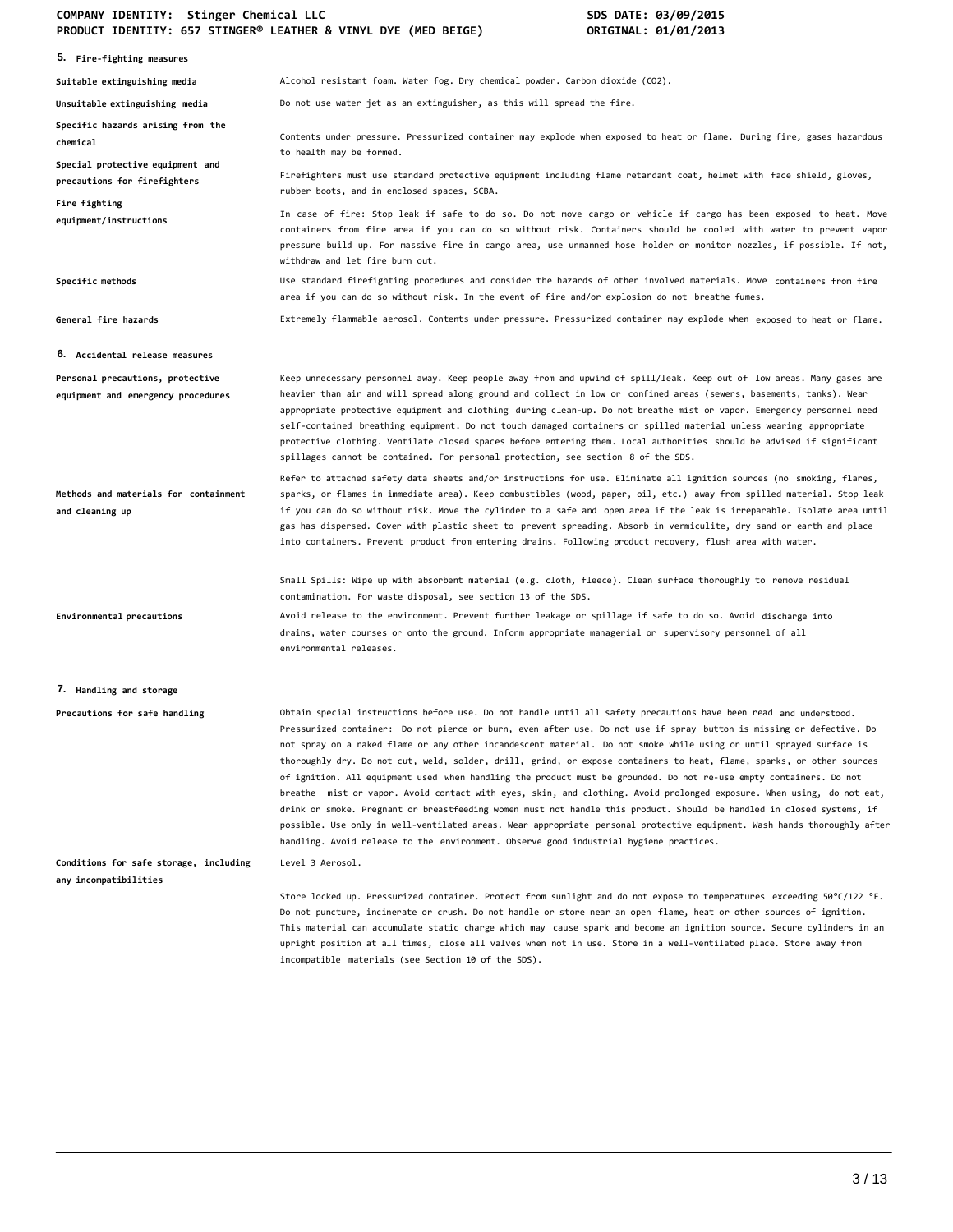### **8. Exposure controls/personal protection**

## **Occupational exposure limits**

**US. OSHA Table Z-1 Limits for Air Contaminants (29 CFR 1910.1000)**

| <b>COMPONENTS</b>                                      | <b>1</b> ype | varue      | rorm        |
|--------------------------------------------------------|--------------|------------|-------------|
| ACETONE (CAS 67-64-1)                                  | PEL          | 2400 mg/m3 |             |
|                                                        |              |            |             |
|                                                        |              | 1000 ppm   |             |
| ETHYLBENZENE (CAS 100-41-4)                            | PEL          | 435 mg/m3  |             |
|                                                        |              |            |             |
|                                                        |              | 100 ppm    |             |
| METHYL ETHYL KETONE (CAS 78-93-                        | PEL          | 590 mg/m3  |             |
| 3)                                                     |              |            |             |
|                                                        |              | 200 ppm    |             |
| PROPANE (CAS 74-98-6)                                  | PEL          | 1800 mg/m3 |             |
|                                                        |              | 1000 ppm   |             |
| TITANIUM DIOXIDE (CAS 13463-67-                        | PEL          | 15 mg/m3   | Total dust. |
| 7)                                                     |              |            |             |
| XYLENE (CAS 1330-20-7)                                 | PEL          | 435 mg/m3  |             |
|                                                        |              | 100 ppm    |             |
| US. OSHA Table Z-2 (29 CFR 1910.1000)                  |              |            |             |
|                                                        |              |            |             |
| Components                                             | Type         | Value      |             |
| TOLUENE (CAS 108-88-3)                                 | Ceiling      | 300 ppm    |             |
|                                                        | TWA          | 200 ppm    |             |
|                                                        |              |            |             |
| US. ACGIH Threshold Limit Values                       |              |            |             |
| Components                                             | Type         | Value      |             |
| ACETONE (CAS 67-64-1)                                  | <b>STEL</b>  | 750 ppm    |             |
|                                                        | TWA          | 500 ppm    |             |
| ETHYLBENZENE (CAS 100-41-4)                            | TWA          | 20 ppm     |             |
|                                                        |              |            |             |
| METHYL ETHYL KETONE (CAS 78-93- 3)                     | <b>STEL</b>  | 300 ppm    |             |
|                                                        |              |            |             |
| N-BUTANE (CAS 106-97-8)                                | TWA          | 200 ppm    |             |
|                                                        | <b>STEL</b>  | 1000 ppm   |             |
| TITANIUM DIOXIDE (CAS 13463-67-7)                      |              |            |             |
|                                                        | TWA          | 10 mg/m3   |             |
| TOLUENE (CAS 108-88-3)                                 | TWA          | 20 ppm     |             |
|                                                        |              |            |             |
| XYLENE (CAS 1330-20-7)                                 | STEL         | 150 ppm    |             |
|                                                        | TWA          | 100 ppm    |             |
| US. NIOSH: Pocket Guide to Chemical Hazards Components | Type         |            |             |
|                                                        |              | Value      |             |
|                                                        |              |            |             |
| ACETONE (CAS 67-64-1)                                  | TWA          | 590 mg/m3  |             |
|                                                        |              | 250 ppm    |             |
| ETHYLBENZENE (CAS 100-41-4)                            | STEL         | 545 mg/m3  |             |
|                                                        |              |            |             |
|                                                        |              | 125 ppm    |             |
|                                                        | TWA          | 435 mg/m3  |             |
| METHYL ETHYL KETONE (CAS 78-93-3)                      |              | 100 ppm    |             |
|                                                        | STEL         | 885 mg/m3  |             |
|                                                        |              |            |             |
|                                                        |              | 300 ppm    |             |
| N-BUTANE (CAS 106-97-8)                                | TWA          | 590 mg/m3  |             |
|                                                        |              | 200 ppm    |             |
| PROPANE (CAS 74-98-6)                                  |              |            |             |
|                                                        | TWA          | 1900 mg/m3 |             |
| TOLUENE (CAS 108-88-3)                                 |              | 800 ppm    |             |
|                                                        | TWA          | 1800 mg/m3 |             |
|                                                        |              | 1000 ppm   |             |
|                                                        | STEL         | 560 mg/m3  |             |
|                                                        |              | 150 ppm    |             |
|                                                        |              |            |             |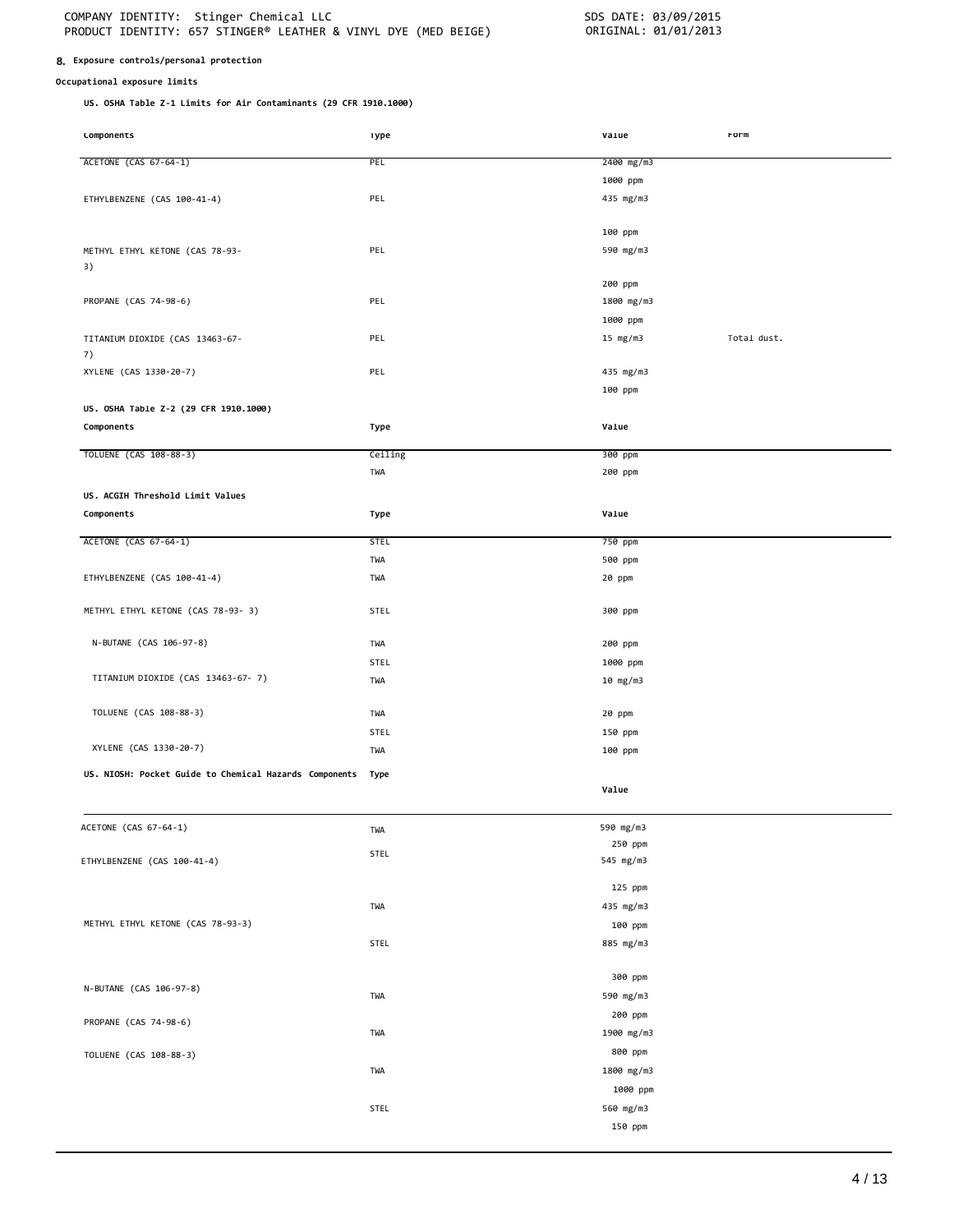# COMPANY IDENTITY: Stinger Chemical LLC **SDS DATE: 03/09/2015**

| US. NIOSH: Pocket Guide to Chemical Hazards Components Type                                                             |                                                                                                                                                                                                                                                                                                                                                                                                                                                                                                  |                                                                                                             | Value                                                                  |                                                                                                       |
|-------------------------------------------------------------------------------------------------------------------------|--------------------------------------------------------------------------------------------------------------------------------------------------------------------------------------------------------------------------------------------------------------------------------------------------------------------------------------------------------------------------------------------------------------------------------------------------------------------------------------------------|-------------------------------------------------------------------------------------------------------------|------------------------------------------------------------------------|-------------------------------------------------------------------------------------------------------|
|                                                                                                                         |                                                                                                                                                                                                                                                                                                                                                                                                                                                                                                  |                                                                                                             |                                                                        | 100 ppm                                                                                               |
| US. Workplace Environmental Exposure Level (WEEL) Guides Components                                                     |                                                                                                                                                                                                                                                                                                                                                                                                                                                                                                  | Type                                                                                                        |                                                                        |                                                                                                       |
|                                                                                                                         |                                                                                                                                                                                                                                                                                                                                                                                                                                                                                                  |                                                                                                             | Value                                                                  |                                                                                                       |
| 1-METHYL-2-PYRROLIDO NE (CAS 872-<br>$50-4)$                                                                            | TWA                                                                                                                                                                                                                                                                                                                                                                                                                                                                                              |                                                                                                             |                                                                        | 40 mg/m3                                                                                              |
|                                                                                                                         |                                                                                                                                                                                                                                                                                                                                                                                                                                                                                                  |                                                                                                             |                                                                        | 10 ppm                                                                                                |
| PROPYLENE GLYCOL METHYL ETHER<br>ACETATE (CAS 108-65-6)                                                                 | TWA                                                                                                                                                                                                                                                                                                                                                                                                                                                                                              |                                                                                                             |                                                                        | 50 ppm                                                                                                |
| Biological limit values                                                                                                 |                                                                                                                                                                                                                                                                                                                                                                                                                                                                                                  |                                                                                                             |                                                                        |                                                                                                       |
| ACGIH Biological Exposure Indices                                                                                       |                                                                                                                                                                                                                                                                                                                                                                                                                                                                                                  |                                                                                                             |                                                                        |                                                                                                       |
| Components                                                                                                              | Value                                                                                                                                                                                                                                                                                                                                                                                                                                                                                            | Determinant                                                                                                 | Specimen                                                               | Sampling Time                                                                                         |
| 1-METHYL-2-PYRROLIDO 100 mg/l                                                                                           |                                                                                                                                                                                                                                                                                                                                                                                                                                                                                                  | 5-Hydroxy-N-m                                                                                               | Urine                                                                  | $\ast$                                                                                                |
| NE (CAS 872-50-4)                                                                                                       |                                                                                                                                                                                                                                                                                                                                                                                                                                                                                                  | ethyl-2-pyrrolidone                                                                                         |                                                                        |                                                                                                       |
| ACETONE (CAS 67-64-1)                                                                                                   | 50 mg/l                                                                                                                                                                                                                                                                                                                                                                                                                                                                                          | Acetone                                                                                                     | Urine                                                                  |                                                                                                       |
| ETHYLBENZENE (CAS 100-41-4)                                                                                             | $0.15$ $g/g$                                                                                                                                                                                                                                                                                                                                                                                                                                                                                     | Sum of                                                                                                      | Creatinine in                                                          |                                                                                                       |
|                                                                                                                         |                                                                                                                                                                                                                                                                                                                                                                                                                                                                                                  | mandelic acid and<br>phenylglyoxylic<br>acid                                                                | urine                                                                  |                                                                                                       |
| METHYL ETHYL KETONE (CAS 78-93- 3)                                                                                      | 2 mg/l                                                                                                                                                                                                                                                                                                                                                                                                                                                                                           | MEK                                                                                                         | Urine                                                                  | $\ast$                                                                                                |
| TOLUENE (CAS 108-88-3)                                                                                                  | 0.3 mg/g                                                                                                                                                                                                                                                                                                                                                                                                                                                                                         | o-Cresol, with<br>hydrolysis                                                                                | Creatinine in<br>urine                                                 | $\ast$                                                                                                |
| XYLENE (CAS 1330-20-7)                                                                                                  | $0.03$ mg/1                                                                                                                                                                                                                                                                                                                                                                                                                                                                                      | Toluene                                                                                                     | Urine                                                                  |                                                                                                       |
|                                                                                                                         | $0.02$ mg/l                                                                                                                                                                                                                                                                                                                                                                                                                                                                                      | Toluene                                                                                                     | <b>Blood</b>                                                           |                                                                                                       |
|                                                                                                                         | 1.5 g/g                                                                                                                                                                                                                                                                                                                                                                                                                                                                                          | Methylhippuric<br>acids                                                                                     | Creatinine in<br>urine                                                 |                                                                                                       |
| * - For sampling details, please see the source document.                                                               |                                                                                                                                                                                                                                                                                                                                                                                                                                                                                                  |                                                                                                             |                                                                        |                                                                                                       |
| Exposure guidelines                                                                                                     |                                                                                                                                                                                                                                                                                                                                                                                                                                                                                                  |                                                                                                             |                                                                        |                                                                                                       |
| US - California OELs: Skin designation                                                                                  |                                                                                                                                                                                                                                                                                                                                                                                                                                                                                                  |                                                                                                             |                                                                        |                                                                                                       |
| PROPYLENE GLYCOL METHYL ETHER ACETATE (CAS 108-65-6)<br>TOLUENE (CAS 108-88-3)                                          |                                                                                                                                                                                                                                                                                                                                                                                                                                                                                                  |                                                                                                             | Can be absorbed through the skin.<br>Can be absorbed through the skin. |                                                                                                       |
| US - Minnesota Haz Subs: Skin designation applies                                                                       |                                                                                                                                                                                                                                                                                                                                                                                                                                                                                                  |                                                                                                             |                                                                        |                                                                                                       |
| TOLUENE (CAS 108-88-3)                                                                                                  |                                                                                                                                                                                                                                                                                                                                                                                                                                                                                                  |                                                                                                             | Skin designation applies.                                              |                                                                                                       |
| US WEEL Guides: Skin designation                                                                                        |                                                                                                                                                                                                                                                                                                                                                                                                                                                                                                  |                                                                                                             |                                                                        |                                                                                                       |
| 1-METHYL-2-PYRROLIDONE (CAS 872-50-4)                                                                                   |                                                                                                                                                                                                                                                                                                                                                                                                                                                                                                  |                                                                                                             | Can be absorbed through the skin.                                      |                                                                                                       |
| Appropriate engineering controls                                                                                        | Good general ventilation (typically 10 air changes per hour) should be used. Ventilation rates should be matched to<br>conditions. If applicable, use process enclosures, local exhaust ventilation, or other engineering controls to<br>maintain airborne levels below recommended exposure limits. If exposure limits have not been established, maintain<br>airborne levels to an acceptable level. Eye wash facilities and emergency shower must be available when handling this<br>product. |                                                                                                             |                                                                        |                                                                                                       |
| Individual protection measures, such as personal protective equipment<br>safety glasses with side shields (or goggles). |                                                                                                                                                                                                                                                                                                                                                                                                                                                                                                  | Eye/face protection                                                                                         | Wear                                                                   |                                                                                                       |
| Skin protection                                                                                                         |                                                                                                                                                                                                                                                                                                                                                                                                                                                                                                  |                                                                                                             |                                                                        |                                                                                                       |
| Hand protection                                                                                                         |                                                                                                                                                                                                                                                                                                                                                                                                                                                                                                  |                                                                                                             |                                                                        | Wear appropriate chemical resistant gloves. Suitable gloves can be recommended by the glove supplier. |
| Other                                                                                                                   | Wear appropriate chemical resistant clothing.                                                                                                                                                                                                                                                                                                                                                                                                                                                    |                                                                                                             |                                                                        |                                                                                                       |
| Respiratory protection                                                                                                  | respirator.                                                                                                                                                                                                                                                                                                                                                                                                                                                                                      | If permissible levels are exceeded use NIOSH mechanical filter / organic vapor cartridge or an air-supplied |                                                                        |                                                                                                       |
| Thermal hazards                                                                                                         |                                                                                                                                                                                                                                                                                                                                                                                                                                                                                                  | Wear appropriate thermal protective clothing, when necessary.                                               |                                                                        |                                                                                                       |
| General hygiene<br>considerations                                                                                       | When using do not smoke. Always observe good personal hygiene measures, such as washing after handling the material and<br>before eating, drinking, and/or smoking. Routinely wash work clothing and protective equipment to remove contaminants.                                                                                                                                                                                                                                                |                                                                                                             |                                                                        |                                                                                                       |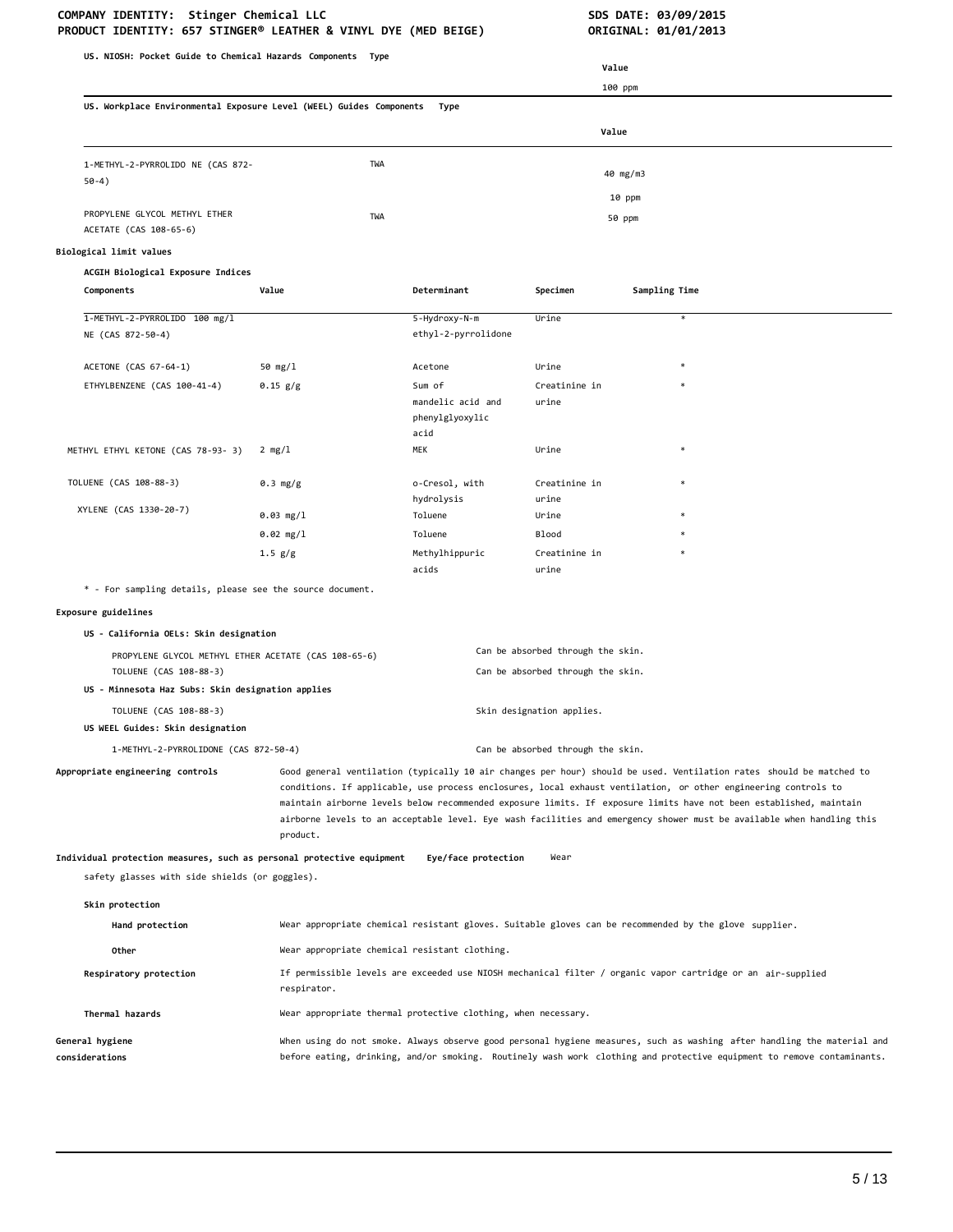# **COMPANY IDENTITY: Stinger Chemical LLC SDS DATE: 03/09/2015**

| COMPANY IDENTITY: Stinger Chemical LLC<br>PRODUCT IDENTITY: 657 STINGER® LEATHER & VINYL DYE (MED BEIGE) |                                                           | SDS DATE: 03/09/2015<br>ORIGINAL: 01/01/2013 |
|----------------------------------------------------------------------------------------------------------|-----------------------------------------------------------|----------------------------------------------|
| 9. Physical and chemical properties                                                                      |                                                           |                                              |
| Appearance                                                                                               |                                                           |                                              |
| Physical state                                                                                           | Liquid.                                                   |                                              |
| Form                                                                                                     | Aerosol. Liquefied gas.                                   |                                              |
| Color                                                                                                    | Not available.                                            |                                              |
| <b>Odor</b>                                                                                              | Not available.                                            |                                              |
| Odor threshold                                                                                           | Not available.                                            |                                              |
| pH                                                                                                       | Not available.                                            |                                              |
| Melting point/freezing point                                                                             | $-305.68$ °F ( $-187.6$ °C) estimated                     |                                              |
| Initial boiling point and boiling range                                                                  | $-43.78$ °F ( $-42.1$ °C) estimated                       |                                              |
| Flash point                                                                                              | $-156.0$ °F (-104.4 °C) estimated                         |                                              |
| Evaporation rate                                                                                         | Not available.                                            |                                              |
| Flammability (solid, gas)                                                                                | Not applicable.                                           |                                              |
| Upper/lower flammability or explosive limits                                                             |                                                           |                                              |
| Flammability limit - lower<br>$(\%)$                                                                     | 1.3 % estimated                                           |                                              |
| Flammability limit - upper (%)                                                                           | 12.8 % estimated                                          |                                              |
| Explosive limit - lower (%)                                                                              | Not available.                                            |                                              |
| Explosive limit - upper (%)                                                                              | Not available.                                            |                                              |
| Vapor pressure                                                                                           | 2304.83 hPa estimated                                     |                                              |
| Vapor density                                                                                            | Not available.                                            |                                              |
| Relative density                                                                                         | Not available.                                            |                                              |
| Solubility(ies)                                                                                          |                                                           |                                              |
| Solubility (water)                                                                                       | Not available.                                            |                                              |
| Partition coefficient (n-                                                                                | Not available.                                            |                                              |
| octanol/water)                                                                                           |                                                           |                                              |
| Auto-ignition temperature                                                                                | 550 °F (287.78 °C) estimated                              |                                              |
| Decomposition temperature                                                                                | Not available.                                            |                                              |
| Viscosity                                                                                                | Not available.                                            |                                              |
| Other information                                                                                        |                                                           |                                              |
| Density                                                                                                  | $6.09$ lbs/gal                                            |                                              |
| Flammability class                                                                                       | Flammable IA estimated                                    |                                              |
| Heat of combustion (NFPA 30B)                                                                            | 30 kJ/g estimated                                         |                                              |
| Percent volatile                                                                                         | 90.41                                                     |                                              |
| Specific gravity                                                                                         | 0.73                                                      |                                              |
| VOC                                                                                                      | 348.119352 g/l Material                                   |                                              |
|                                                                                                          | 2.9051968 lbs/gal Material                                |                                              |
|                                                                                                          | 4.8035687 lbs/gal Regulatory<br>575.594474 g/l Regulatory |                                              |

| 10.<br>Stability and reactivity  |                                                                                               |
|----------------------------------|-----------------------------------------------------------------------------------------------|
| Reactivity                       | The product is stable and non-reactive under normal conditions of use, storage and transport. |
| Chemical stability               | Material is stable under normal conditions.                                                   |
| Possibility of hazardous         | Hazardous polymerization does not occur.                                                      |
| reactions                        |                                                                                               |
| Conditions to avoid              | Heat. Avoid temperatures exceeding the flash point. Contact with incompatible materials.      |
| Incompatible materials           | Strong acids. Acids. Strong oxidizing agents. Nitrates. Halogens. Fluorine. Chlorine.         |
| Hazardous decomposition products | No hazardous decomposition products are known.                                                |
|                                  |                                                                                               |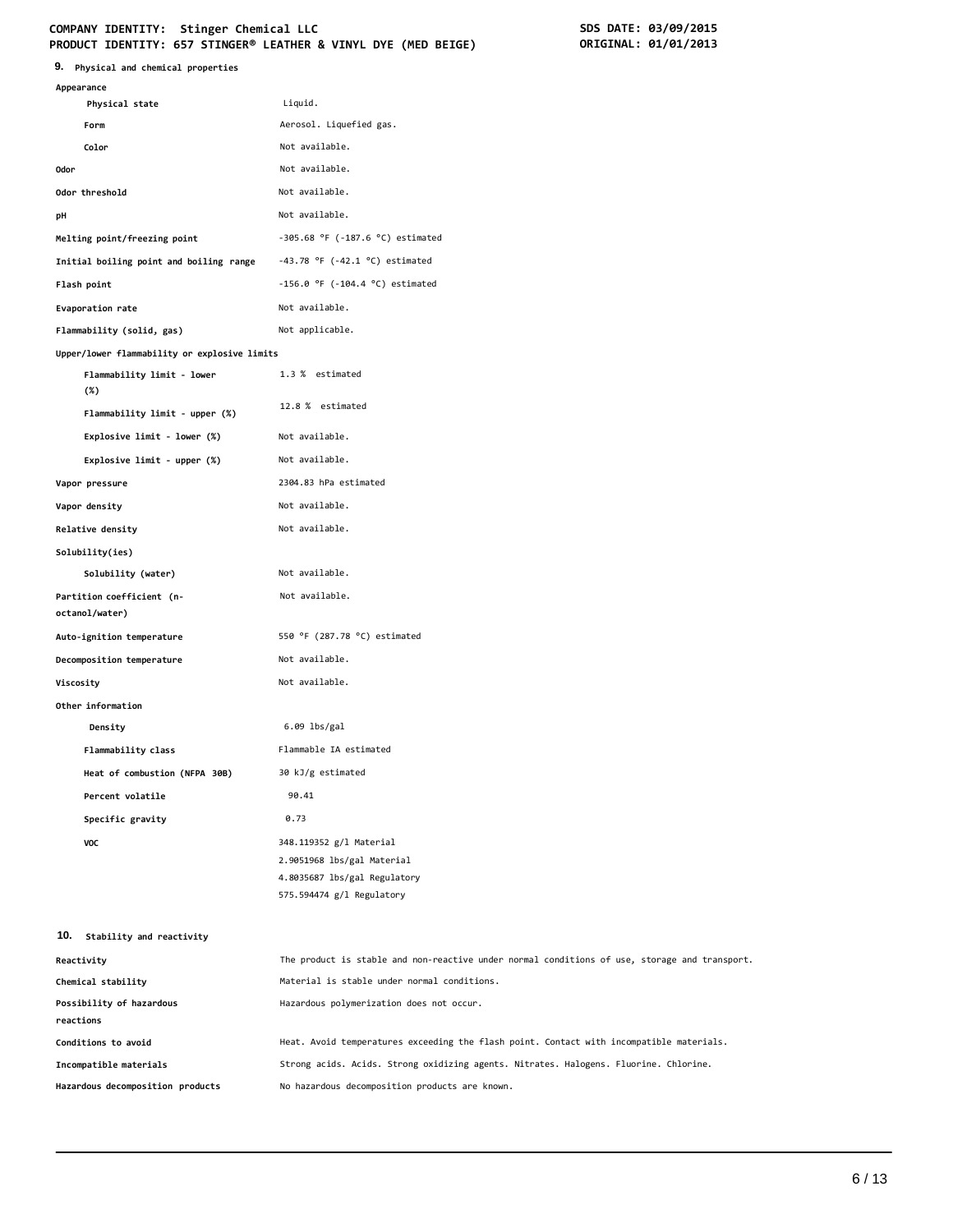**11. Toxicological information**

|                 | Information on likely routes of exposure                        |                                                                                                                                                                                                                       |                       |  |
|-----------------|-----------------------------------------------------------------|-----------------------------------------------------------------------------------------------------------------------------------------------------------------------------------------------------------------------|-----------------------|--|
| Inhalation      |                                                                 | May cause damage to organs through prolonged or repeated exposure by inhalation. May cause drowsiness and dizziness.<br>Headache. Nausea, vomiting. Prolonged inhalation may be harmful.                              |                       |  |
| Skin contact    |                                                                 | Causes skin irritation.                                                                                                                                                                                               |                       |  |
|                 | Eye contact                                                     | Causes serious eye irritation.                                                                                                                                                                                        |                       |  |
| Ingestion       |                                                                 | Expected to be a low ingestion hazard.                                                                                                                                                                                |                       |  |
| characteristics | Symptoms related to the physical,<br>chemical and toxicological | Headache. May cause drowsiness and dizziness. Nausea, vomiting. Severe eye irritation. Symptoms may include stinging,<br>tearing, redness, swelling, and blurred vision. Skin irritation. May cause redness and pain. |                       |  |
|                 | Information on toxicological effects                            |                                                                                                                                                                                                                       |                       |  |
| Acute toxicity  |                                                                 | Narcotic effects.                                                                                                                                                                                                     |                       |  |
| Components      |                                                                 | Species                                                                                                                                                                                                               | Test Results          |  |
|                 | 1-METHYL-2-PYRROLIDONE (CAS 872-50-4)                           |                                                                                                                                                                                                                       |                       |  |
|                 | Acute                                                           |                                                                                                                                                                                                                       |                       |  |
|                 | Dermal                                                          |                                                                                                                                                                                                                       |                       |  |
|                 | LD50                                                            | Rabbit                                                                                                                                                                                                                | 8000 mg/kg            |  |
|                 | Oral                                                            |                                                                                                                                                                                                                       |                       |  |
|                 | LD <sub>50</sub>                                                | Mouse                                                                                                                                                                                                                 | 5130 mg/kg            |  |
|                 |                                                                 | Rat                                                                                                                                                                                                                   | 3914 mg/kg            |  |
|                 |                                                                 |                                                                                                                                                                                                                       | 4.2 ml/kg             |  |
|                 | ACETONE (CAS 67-64-1)                                           |                                                                                                                                                                                                                       |                       |  |
|                 | <b>Acute</b>                                                    |                                                                                                                                                                                                                       |                       |  |
|                 | <b>Dermal</b>                                                   |                                                                                                                                                                                                                       |                       |  |
|                 | LD50                                                            | Rabbit                                                                                                                                                                                                                | > 15800 mg/kg         |  |
|                 | Inhalation<br><b>LC50</b>                                       | Rat                                                                                                                                                                                                                   | 76 mg/l, 4 Hours      |  |
|                 | Oral                                                            |                                                                                                                                                                                                                       |                       |  |
|                 | LD50<br>BUTYL BENZYL PHTHALATE (CAS 85-68-7)                    | Mouse                                                                                                                                                                                                                 | 3000 mg/kg            |  |
|                 | Acute Dermal                                                    | Rat                                                                                                                                                                                                                   | 5800 mg/kg            |  |
|                 | LD <sub>50</sub>                                                | Mouse                                                                                                                                                                                                                 | 6700 mg/kg            |  |
|                 |                                                                 | Rat                                                                                                                                                                                                                   | 6700 mg/kg            |  |
|                 | ETHYLBENZENE $(CAS 100-41-4)$<br>LD <sub>50</sub>               | Rat                                                                                                                                                                                                                   | 13500 mg/kg           |  |
|                 | Acute<br>Dermal<br>LD50                                         | Rabbit                                                                                                                                                                                                                | 17800 mg/kg           |  |
|                 | Oral<br>LD50                                                    | Rat                                                                                                                                                                                                                   | 3500 mg/kg            |  |
|                 | METHYL ETHYL KETONE (CAS 78-93-3)                               |                                                                                                                                                                                                                       |                       |  |
|                 | <b>Acute Dermal</b>                                             |                                                                                                                                                                                                                       |                       |  |
|                 | LD50                                                            | Rabbit                                                                                                                                                                                                                | > 8000 mg/kg          |  |
|                 | Inhalation                                                      |                                                                                                                                                                                                                       |                       |  |
|                 | <b>LC50</b>                                                     | Mouse                                                                                                                                                                                                                 | 11000 ppm, 45 Minutes |  |
|                 |                                                                 | Rat                                                                                                                                                                                                                   | 11700 ppm, 4 Hours    |  |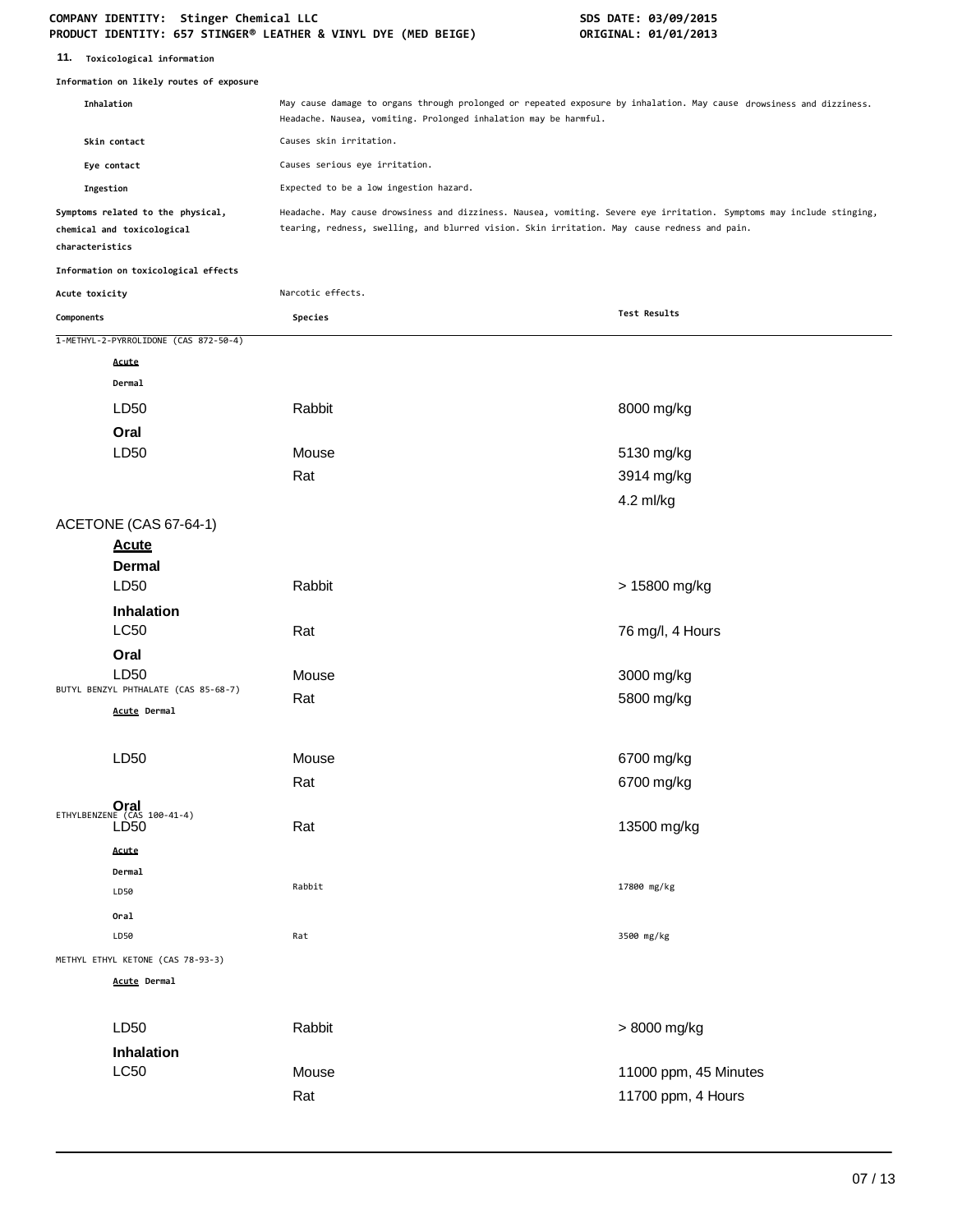| Components                                                       | Species                                                                      | Test Results                                                                                          |
|------------------------------------------------------------------|------------------------------------------------------------------------------|-------------------------------------------------------------------------------------------------------|
| 0ra1                                                             |                                                                              |                                                                                                       |
| LD50                                                             | Mouse                                                                        | 670 mg/kg                                                                                             |
|                                                                  | Rat                                                                          | 2300 - 3500 mg/kg                                                                                     |
| N-BUTANE (CAS 106-97-8)                                          |                                                                              |                                                                                                       |
| <b>Acute Inhalation</b>                                          |                                                                              |                                                                                                       |
| LC50                                                             | Mouse                                                                        | 680 mg/1, 2 Hours                                                                                     |
|                                                                  | Rat                                                                          | 658 mg/l, 4 Hours                                                                                     |
| PROPANE (CAS 74-98-6)                                            |                                                                              |                                                                                                       |
| <b>Acute Inhalation</b>                                          |                                                                              |                                                                                                       |
| LC50                                                             | Rat                                                                          | > 1442.847 mg/l, 15 Minutes                                                                           |
| TOLUENE (CAS 108-88-3)                                           |                                                                              |                                                                                                       |
| <b>Acute Dermal</b>                                              |                                                                              |                                                                                                       |
| LD50                                                             | Rabbit                                                                       | 12124 mg/kg                                                                                           |
|                                                                  |                                                                              | 14.1 ml/kg                                                                                            |
| Inhalation                                                       |                                                                              |                                                                                                       |
| LC50                                                             | Mouse                                                                        | 5320 ppm, 8 Hours                                                                                     |
|                                                                  |                                                                              | 400 ppm, 24 Hours                                                                                     |
|                                                                  | Rat                                                                          | 26700 ppm, 1 Hours                                                                                    |
|                                                                  |                                                                              | 12200 ppm, 2 Hours                                                                                    |
|                                                                  |                                                                              | 8000 ppm, 4 Hours                                                                                     |
| Oral                                                             |                                                                              |                                                                                                       |
| LD50                                                             | Rat                                                                          | $2.6$ g/kg                                                                                            |
| XYLENE (CAS 1330-20-7)                                           |                                                                              |                                                                                                       |
| Acute                                                            |                                                                              |                                                                                                       |
| Dermal                                                           |                                                                              |                                                                                                       |
| LD50                                                             | Rabbit                                                                       | > 43 g/kg                                                                                             |
| Inhalation                                                       |                                                                              |                                                                                                       |
| LC50                                                             | Mouse                                                                        | 3907 mg/l, 6 Hours                                                                                    |
|                                                                  | Rat                                                                          | 6350 mg/l, 4 Hours                                                                                    |
| Oral                                                             |                                                                              |                                                                                                       |
| LD50                                                             | Mouse                                                                        | 1590 mg/kg                                                                                            |
|                                                                  | Rat                                                                          | 3523 - 8600 mg/kg                                                                                     |
|                                                                  |                                                                              |                                                                                                       |
|                                                                  | * Estimates for product may be based on additional component data not shown. |                                                                                                       |
| Skin corrosion/irritation                                        | Causes skin irritation.                                                      |                                                                                                       |
| Serious eye damage/eye<br>irritation                             | Causes serious eye irritation.                                               |                                                                                                       |
| Respiratory or skin sensitization                                |                                                                              |                                                                                                       |
| Respiratory sensitization                                        | Not a respiratory sensitizer.                                                |                                                                                                       |
| Skin sensitization                                               | This product is not expected to cause skin sensitization.                    |                                                                                                       |
| Germ cell mutagenicity                                           | genotoxic.                                                                   | No data available to indicate product or any components present at greater than 0.1% are mutagenic or |
| Carcinogenicity                                                  | Suspected of causing cancer.                                                 |                                                                                                       |
| IARC Monographs. Overall Evaluation of Carcinogenicity           |                                                                              |                                                                                                       |
| BUTYL BENZYL PHTHALATE (CAS 85-68-7)                             |                                                                              | 3 Not classifiable as to carcinogenicity to humans.                                                   |
| ETHYLBENZENE (CAS 100-41-4)<br>TITANIUM DIOXIDE (CAS 13463-67-7) |                                                                              | 2B Possibly carcinogenic to humans.<br>2B Possibly carcinogenic to humans.                            |
|                                                                  |                                                                              | 3 Not classifiable as to carcinogenicity to humans.                                                   |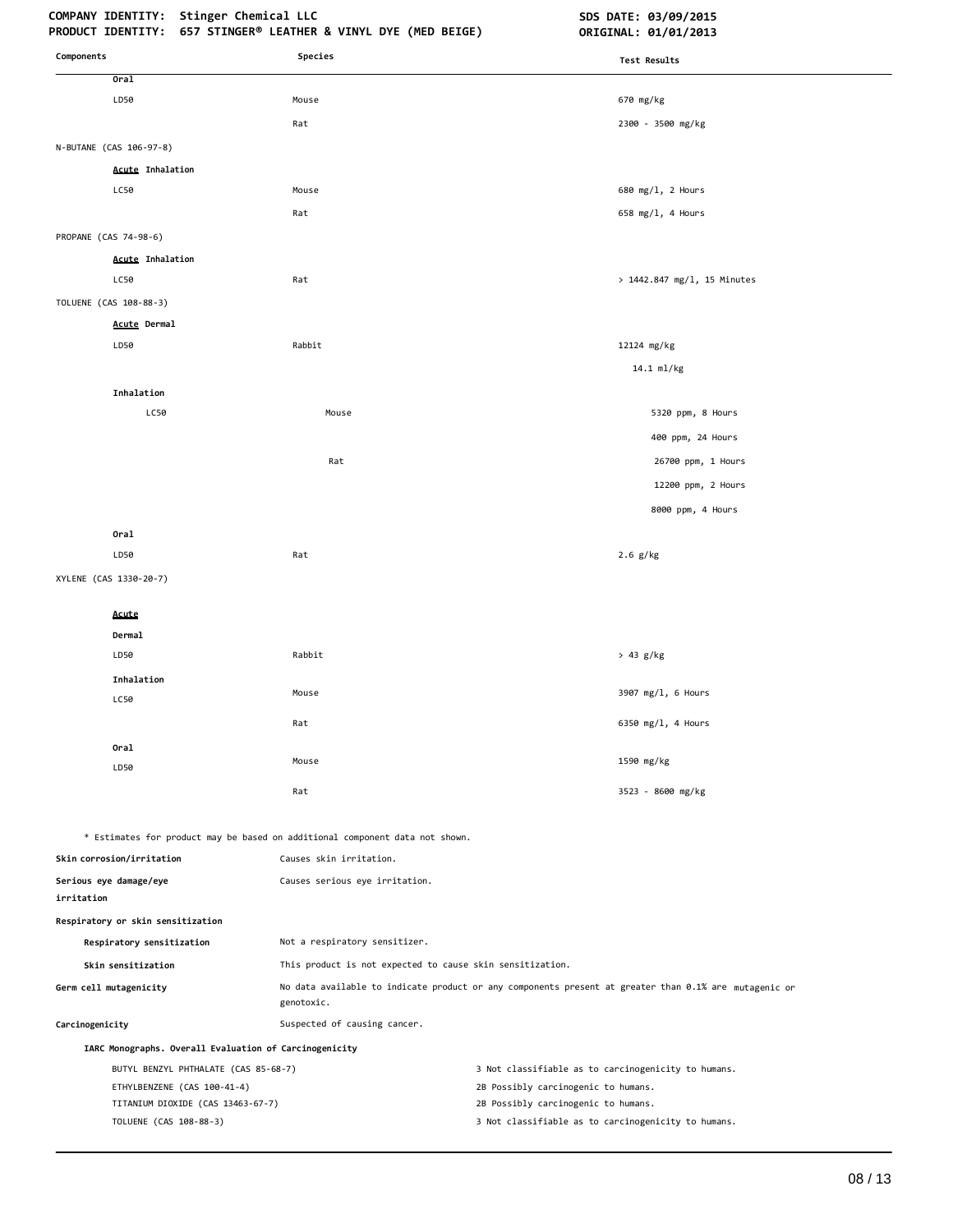| XYLENE (CAS 1330-20-7)<br>OSHA Specifically Regulated Substances (29 CFR 1910.1001-1050)<br>Not listed. | Not classifiable as a carcinogenic to humans.                                                                                                                    |
|---------------------------------------------------------------------------------------------------------|------------------------------------------------------------------------------------------------------------------------------------------------------------------|
| Reproductive toxicity                                                                                   | Components in this product have been shown to cause birth defects and reproductive disorders in laboratory animals.<br>May damage fertility or the unborn child. |
| Specific target organ toxicity - single<br>exposure                                                     | May cause drowsiness and dizziness.                                                                                                                              |
| Specific target organ toxicity -<br>repeated exposure                                                   | Causes damage to organs through prolonged or repeated exposure.                                                                                                  |
| Aspiration hazard                                                                                       | Not an aspiration hazard.                                                                                                                                        |
| Chronic effects                                                                                         | Causes damage to organs through prolonged or repeated exposure. Prolonged inhalation may be harmful. Prolonged<br>exposure may cause chronic effects.            |

# **12. Ecological information**

**Ecotoxicity** Toxic to aquatic life. Harmful to aquatic life with long lasting effects.

| Components                                                                   |      | Species                                                    | Test Results                      |
|------------------------------------------------------------------------------|------|------------------------------------------------------------|-----------------------------------|
| <b>ACETONE (CAS 67-64-1)</b>                                                 |      |                                                            |                                   |
| Aquatic                                                                      |      |                                                            |                                   |
| Crustacea                                                                    | EC50 | Water flea (Daphnia magna)                                 | $21.6 - 23.9$ mg/l, 48 hours 4740 |
| Fish                                                                         | LC50 | Rainbow trout, donaldson trout<br>(Oncorhynchus mykiss)    | $-6330$ mg/l, 96 hours            |
| BUTYL BENZYL PHTHALATE (CAS 85-68-7)                                         |      |                                                            |                                   |
| Aquatic                                                                      |      |                                                            |                                   |
| Crustacea                                                                    | EC50 | Water flea (Daphnia magna)                                 | $> 0.96$ mg/l, 48 hours           |
| Fish                                                                         | LC50 | Shiner perch (Cymatogaster aggregata)                      | $0.47 - 0.56$ mg/l, 96 hours      |
| ETHYLBENZENE (CAS 100-41-4)                                                  |      |                                                            |                                   |
| Aquatic                                                                      |      |                                                            |                                   |
| Crustacea                                                                    | EC50 | Water flea (Daphnia magna)                                 | $1.37 - 4.4$ mg/l, 48 hours       |
| Fish                                                                         | LC50 | Fathead minnow (Pimephales promelas)                       | $7.5 - 11$ mg/l, 96 hours         |
| METHYL ETHYL KETONE (CAS 78-93-3)                                            |      |                                                            |                                   |
| Aquatic                                                                      |      |                                                            |                                   |
| Crustacea                                                                    | EC50 | Water flea (Daphnia magna)                                 | 4025 - 6440 mg/l, 48 hours        |
| Fish                                                                         | LC50 | Sheepshead minnow (Cyprinodon variegatus)                  | > 400 mg/l, 96 hours              |
| TITANIUM DIOXIDE (CAS 13463-67-7)                                            |      |                                                            |                                   |
| Aquatic                                                                      |      |                                                            |                                   |
| Crustacea Fish                                                               | EC50 | Water flea (Daphnia magna) Mummichog                       | $> 1000$ mg/l, 48 hours           |
| TOLUENE (CAS 108-88-3)                                                       | LC50 | (Fundulus heteroclitus)                                    | $> 1000$ mg/l, 96 hours           |
| Aquatic Crustacea                                                            |      |                                                            |                                   |
| Fish                                                                         |      |                                                            |                                   |
|                                                                              | EC50 | Water flea (Daphnia magna)                                 | $5.46 - 9.83$ mg/l, 48 hours      |
| XYLENE (CAS 1330-20-7)                                                       | LC50 | Coho salmon, silver salmon                                 | 8.11 mg/l, 96 hours               |
| Aquatic                                                                      |      | (Oncorhynchus kisutch)                                     |                                   |
| Fish                                                                         |      |                                                            |                                   |
|                                                                              | LC50 | Bluegill (Lepomis macrochirus)                             | 7.711 - 9.591 mg/l, 96 hours      |
| * Estimates for product may be based on additional component data not shown. |      |                                                            |                                   |
| Persistence and degradability                                                |      | No data is available on the degradability of this product. |                                   |
| Bioaccumulative potential                                                    |      |                                                            |                                   |
| Partition coefficient n-octanol / water (log Kow)<br>1-METHYL-2-PYRROLIDONE  |      | $-0.54$                                                    |                                   |
| <b>ACETONE</b>                                                               |      | $-0.24$                                                    |                                   |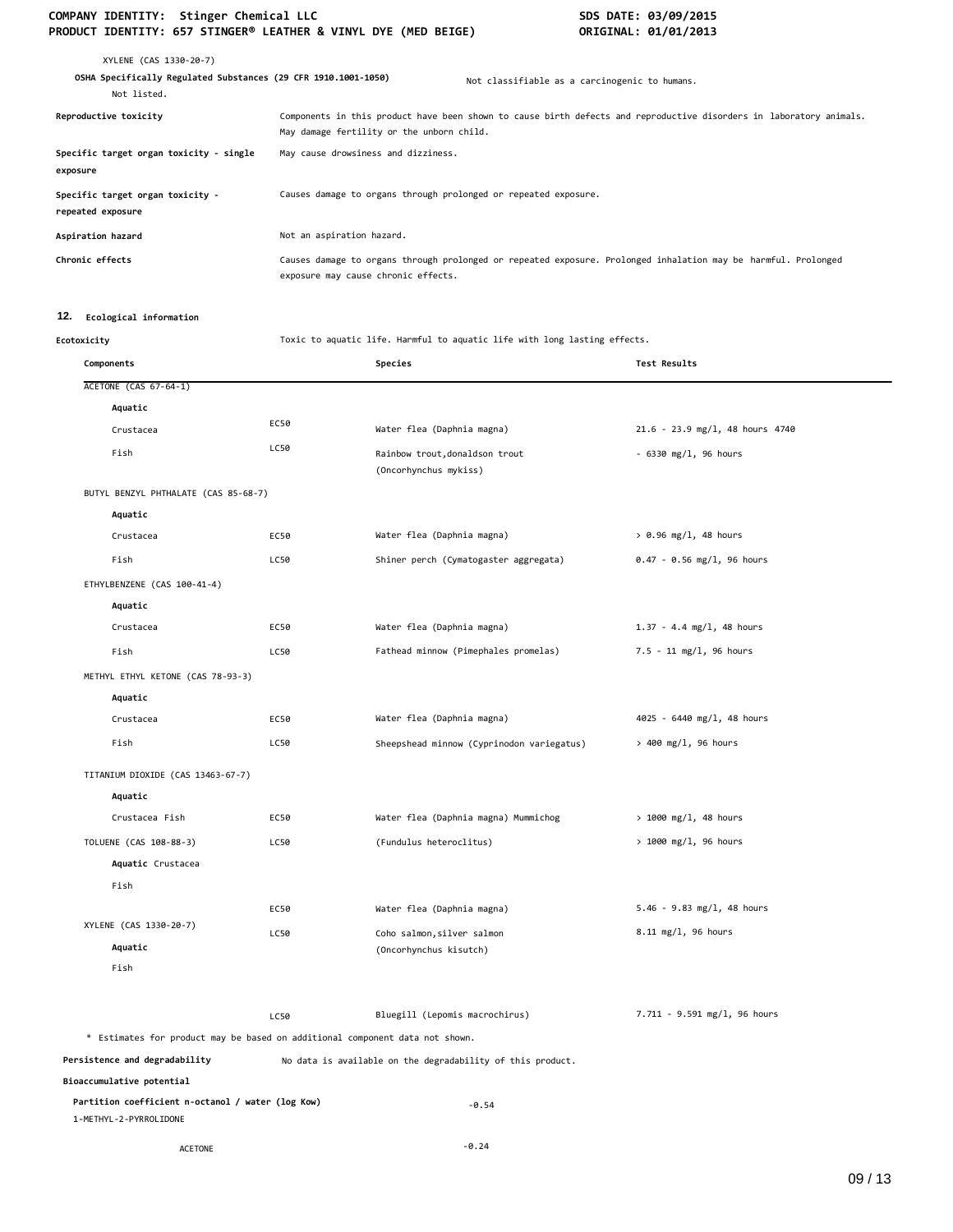|             | Partition coefficient n-octanol / water (log Kow)     |                                                                                                                                                                                                                                                                                                                                                                                                                  |
|-------------|-------------------------------------------------------|------------------------------------------------------------------------------------------------------------------------------------------------------------------------------------------------------------------------------------------------------------------------------------------------------------------------------------------------------------------------------------------------------------------|
|             | BUTYL BENZYL PHTHALATE                                | 4.91                                                                                                                                                                                                                                                                                                                                                                                                             |
|             | ETHYLBENZENE                                          | 3.15                                                                                                                                                                                                                                                                                                                                                                                                             |
|             | METHYL ETHYL KETONE                                   | 0.29                                                                                                                                                                                                                                                                                                                                                                                                             |
|             | N-BUTANE                                              | 2.89                                                                                                                                                                                                                                                                                                                                                                                                             |
|             | PROPANE                                               | 2.36                                                                                                                                                                                                                                                                                                                                                                                                             |
|             | TOLUENE                                               | 2.73                                                                                                                                                                                                                                                                                                                                                                                                             |
|             | XYLENE                                                | $3.12 - 3.2$                                                                                                                                                                                                                                                                                                                                                                                                     |
|             | Mobility in soil                                      | No data available.                                                                                                                                                                                                                                                                                                                                                                                               |
|             | Other adverse effects                                 | No other adverse environmental effects (e.g. ozone depletion, photochemical ozone creation potential, endocrine<br>disruption, global warming potential) are expected from this component.                                                                                                                                                                                                                       |
| 13.         | Disposal considerations                               |                                                                                                                                                                                                                                                                                                                                                                                                                  |
|             | Disposal instructions                                 | Collect and reclaim or dispose in sealed containers at licensed waste disposal site. Contents under pressure. Do<br>not puncture, incinerate or crush. Do not allow this material to drain into sewers/water supplies. Do not<br>contaminate ponds, waterways or ditches with chemical or used container. Dispose of contents/container in<br>accordance with local/regional/national/international regulations. |
|             | Local disposal regulations                            | Dispose in accordance with all applicable regulations.                                                                                                                                                                                                                                                                                                                                                           |
|             | Hazardous waste code                                  | The waste code should be assigned in discussion between the user, the producer and the waste disposal company.                                                                                                                                                                                                                                                                                                   |
|             | Waste from residues / unused products                 | Dispose of in accordance with local regulations. Empty containers or liners may retain some product residues.<br>This material and its container must be disposed of in a safe manner (see: Disposal instructions).                                                                                                                                                                                              |
|             | Contaminated packaging                                | Since emptied containers may retain product residue, follow label warnings even after container is emptied. Empty<br>containers should be taken to an approved waste handling site for recycling or disposal. Do not re-use empty<br>containers.                                                                                                                                                                 |
| 14.         | Transport information                                 |                                                                                                                                                                                                                                                                                                                                                                                                                  |
| <b>DOT</b>  |                                                       |                                                                                                                                                                                                                                                                                                                                                                                                                  |
|             | UN number                                             | <b>UN1950</b>                                                                                                                                                                                                                                                                                                                                                                                                    |
|             | UN proper shipping name Transport                     | Aerosols, flammable, 2.1                                                                                                                                                                                                                                                                                                                                                                                         |
|             | hazard class(es)                                      |                                                                                                                                                                                                                                                                                                                                                                                                                  |
|             | Class Subsidiary                                      | Not available.                                                                                                                                                                                                                                                                                                                                                                                                   |
|             | risk                                                  |                                                                                                                                                                                                                                                                                                                                                                                                                  |
|             | Packing group                                         | Not applicable.                                                                                                                                                                                                                                                                                                                                                                                                  |
|             |                                                       | Special precautions for user Read safety instructions, SDS and emergency procedures before handling.                                                                                                                                                                                                                                                                                                             |
| <b>IATA</b> |                                                       |                                                                                                                                                                                                                                                                                                                                                                                                                  |
|             | UN number                                             | <b>UN1950</b>                                                                                                                                                                                                                                                                                                                                                                                                    |
|             | UN proper shipping name Transport                     | Aerosols, flammable, 2.1                                                                                                                                                                                                                                                                                                                                                                                         |
|             | hazard class(es)                                      |                                                                                                                                                                                                                                                                                                                                                                                                                  |
|             | Class Subsidiary                                      | Not available.                                                                                                                                                                                                                                                                                                                                                                                                   |
|             | risk                                                  |                                                                                                                                                                                                                                                                                                                                                                                                                  |
|             | Packing group Environmental hazards                   | Not applicable.                                                                                                                                                                                                                                                                                                                                                                                                  |
|             |                                                       | No.                                                                                                                                                                                                                                                                                                                                                                                                              |
|             | Other information                                     | Special precautions for user Read safety instructions, SDS and emergency procedures before handling.                                                                                                                                                                                                                                                                                                             |
|             | Passenger and cargo<br>aircraft                       | Forbidden. Forbidden.                                                                                                                                                                                                                                                                                                                                                                                            |
|             | Cargo aircraft only                                   |                                                                                                                                                                                                                                                                                                                                                                                                                  |
| <b>IMDG</b> |                                                       |                                                                                                                                                                                                                                                                                                                                                                                                                  |
|             | UN number                                             | <b>UN1950</b>                                                                                                                                                                                                                                                                                                                                                                                                    |
|             | UN proper shipping name Transport<br>hazard class(es) | Aerosols, flammable, 2.1                                                                                                                                                                                                                                                                                                                                                                                         |
|             | Class Subsidiary                                      | Not available.                                                                                                                                                                                                                                                                                                                                                                                                   |
|             | risk                                                  |                                                                                                                                                                                                                                                                                                                                                                                                                  |
|             | Packing group Environmental hazards                   | Not applicable.                                                                                                                                                                                                                                                                                                                                                                                                  |
|             | Marine pollutant EmS                                  |                                                                                                                                                                                                                                                                                                                                                                                                                  |
|             |                                                       | No.                                                                                                                                                                                                                                                                                                                                                                                                              |
|             |                                                       | Not available.<br>Special precautions for user Read safety instructions, SDS and emergency procedures before handling.                                                                                                                                                                                                                                                                                           |
|             |                                                       |                                                                                                                                                                                                                                                                                                                                                                                                                  |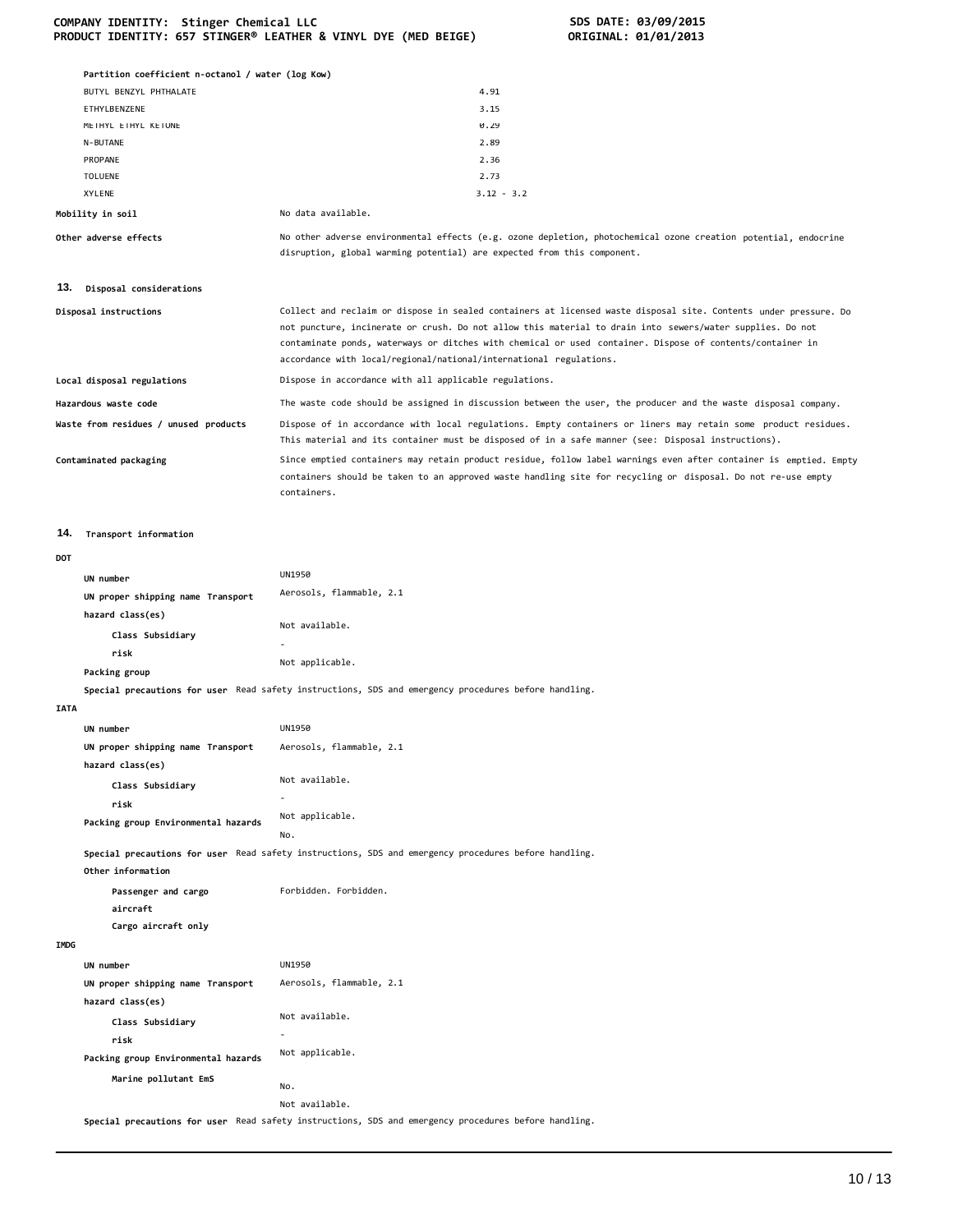**Transport in bulk according to Annex II** Not established. **of MARPOL 73/78 and the IBC Code**

## **15. Regulatory information**

| <b>10:</b> Regulatory Information                                                |                                                                                                                                  |                        |                                                                                                     |
|----------------------------------------------------------------------------------|----------------------------------------------------------------------------------------------------------------------------------|------------------------|-----------------------------------------------------------------------------------------------------|
| US federal regulations                                                           | 1910.1200.                                                                                                                       |                        | This product is a "Hazardous Chemical" as defined by the OSHA Hazard Communication Standard, 29 CFR |
|                                                                                  | All components are on the U.S. EPA TSCA Inventory List.                                                                          |                        |                                                                                                     |
| TSCA Section 12(b) Export Notification (40 CFR 707, Subpt. D)                    |                                                                                                                                  |                        |                                                                                                     |
| Not regulated.                                                                   |                                                                                                                                  |                        |                                                                                                     |
| TSCA Chemical Action Plans, Chemicals of Concern                                 |                                                                                                                                  |                        |                                                                                                     |
| BUTYL BENZYL PHTHALATE (CAS 85-68-7)                                             |                                                                                                                                  | Phthalates Action Plan |                                                                                                     |
| CERCLA Hazardous Substance List (40 CFR 302.4)                                   |                                                                                                                                  |                        |                                                                                                     |
| ACETONE (CAS 67-64-1)                                                            |                                                                                                                                  | Listed.                |                                                                                                     |
| BUTYL BENZYL PHTHALATE (CAS 85-68-7)                                             |                                                                                                                                  | Listed.                |                                                                                                     |
| ETHYLBENZENE (CAS 100-41-4)                                                      |                                                                                                                                  | Listed.                |                                                                                                     |
| METHYL ETHYL KETONE (CAS 78-93-3)                                                |                                                                                                                                  | Listed.                |                                                                                                     |
| N-BUTANE (CAS 106-97-8)                                                          |                                                                                                                                  | Listed.                |                                                                                                     |
| PROPANE (CAS 74-98-6)                                                            |                                                                                                                                  | Listed.                |                                                                                                     |
| TOLUENE (CAS 108-88-3)                                                           |                                                                                                                                  | Listed.                |                                                                                                     |
| XYLENE (CAS 1330-20-7)                                                           |                                                                                                                                  | Listed.                |                                                                                                     |
| SARA 304 Emergency release notification                                          |                                                                                                                                  |                        |                                                                                                     |
| Not regulated.                                                                   |                                                                                                                                  |                        |                                                                                                     |
| OSHA Specifically Regulated Substances (29 CFR 1910.1001-1050)                   |                                                                                                                                  |                        |                                                                                                     |
| Not listed.                                                                      |                                                                                                                                  |                        |                                                                                                     |
| Superfund Amendments and Reauthorization Act of 1986 (SARA) Hazard categories    |                                                                                                                                  |                        |                                                                                                     |
|                                                                                  | Immediate Hazard - Yes                                                                                                           |                        |                                                                                                     |
|                                                                                  | Delayed Hazard - Yes                                                                                                             |                        |                                                                                                     |
|                                                                                  | Fire Hazard - Yes Pressure                                                                                                       |                        |                                                                                                     |
|                                                                                  | Hazard - No Reactivity Hazard -                                                                                                  |                        |                                                                                                     |
|                                                                                  | No                                                                                                                               |                        |                                                                                                     |
| SARA 302 Extremely hazardous substance                                           |                                                                                                                                  |                        |                                                                                                     |
| Not listed.                                                                      |                                                                                                                                  |                        |                                                                                                     |
| SARA 311/312 Hazardous                                                           | No                                                                                                                               |                        |                                                                                                     |
| chemical                                                                         |                                                                                                                                  |                        |                                                                                                     |
| SARA 313 (TRI reporting)                                                         |                                                                                                                                  |                        |                                                                                                     |
|                                                                                  |                                                                                                                                  |                        |                                                                                                     |
| Chemical name                                                                    |                                                                                                                                  | CAS number             | % by wt.                                                                                            |
| <b>TOLUENE</b>                                                                   |                                                                                                                                  | $108 - 88 - 3$         | 10 to <20                                                                                           |
| XYLENE                                                                           |                                                                                                                                  | 1330-20-7              | 1 to < 5                                                                                            |
| 1-METHYL-2-PYRROLIDONE                                                           |                                                                                                                                  | 872-50-4               | $0.1$ to $\langle 1$                                                                                |
| ETHYLBENZENE                                                                     |                                                                                                                                  | $100 - 41 - 4$         | $0.1$ to $\langle 1$                                                                                |
| Other federal regulations                                                        |                                                                                                                                  |                        |                                                                                                     |
| Clean Air Act (CAA) Section 112 Hazardous Air Pollutants (HAPs) List             |                                                                                                                                  |                        |                                                                                                     |
| ETHYLBENZENE (CAS 100-41-4)                                                      |                                                                                                                                  |                        |                                                                                                     |
| TOLUENE (CAS 108-88-3)                                                           |                                                                                                                                  |                        |                                                                                                     |
| XYLENE (CAS 1330-20-7)                                                           |                                                                                                                                  |                        |                                                                                                     |
| Clean Air Act (CAA) Section 112(r) Accidental Release Prevention (40 CFR 68.130) |                                                                                                                                  |                        |                                                                                                     |
| N-BUTANE (CAS 106-97-8)                                                          |                                                                                                                                  |                        |                                                                                                     |
| PROPANE (CAS 74-98-6)                                                            |                                                                                                                                  |                        |                                                                                                     |
| Safe Drinking Water Act (SDWA)                                                   | Not regulated.                                                                                                                   |                        |                                                                                                     |
|                                                                                  | Drug Enforcement Administration (DEA). List 2, Essential Chemicals (21 CFR 1310.02(b) and 1310.04(f)(2) and Chemical Code Number |                        |                                                                                                     |
|                                                                                  |                                                                                                                                  |                        |                                                                                                     |
| ACETONE (CAS 67-64-1)                                                            |                                                                                                                                  | 6532                   |                                                                                                     |

METHYL ETHYL KETONE (CAS 78-93-3) 6714 TOLUENE (CAS 108-88-3) 6594

ACETONE (CAS 67-64-1) 35 %WV

**Drug Enforcement Administration (DEA). List 1 & 2 Exempt Chemical Mixtures (21 CFR 1310.12(c))**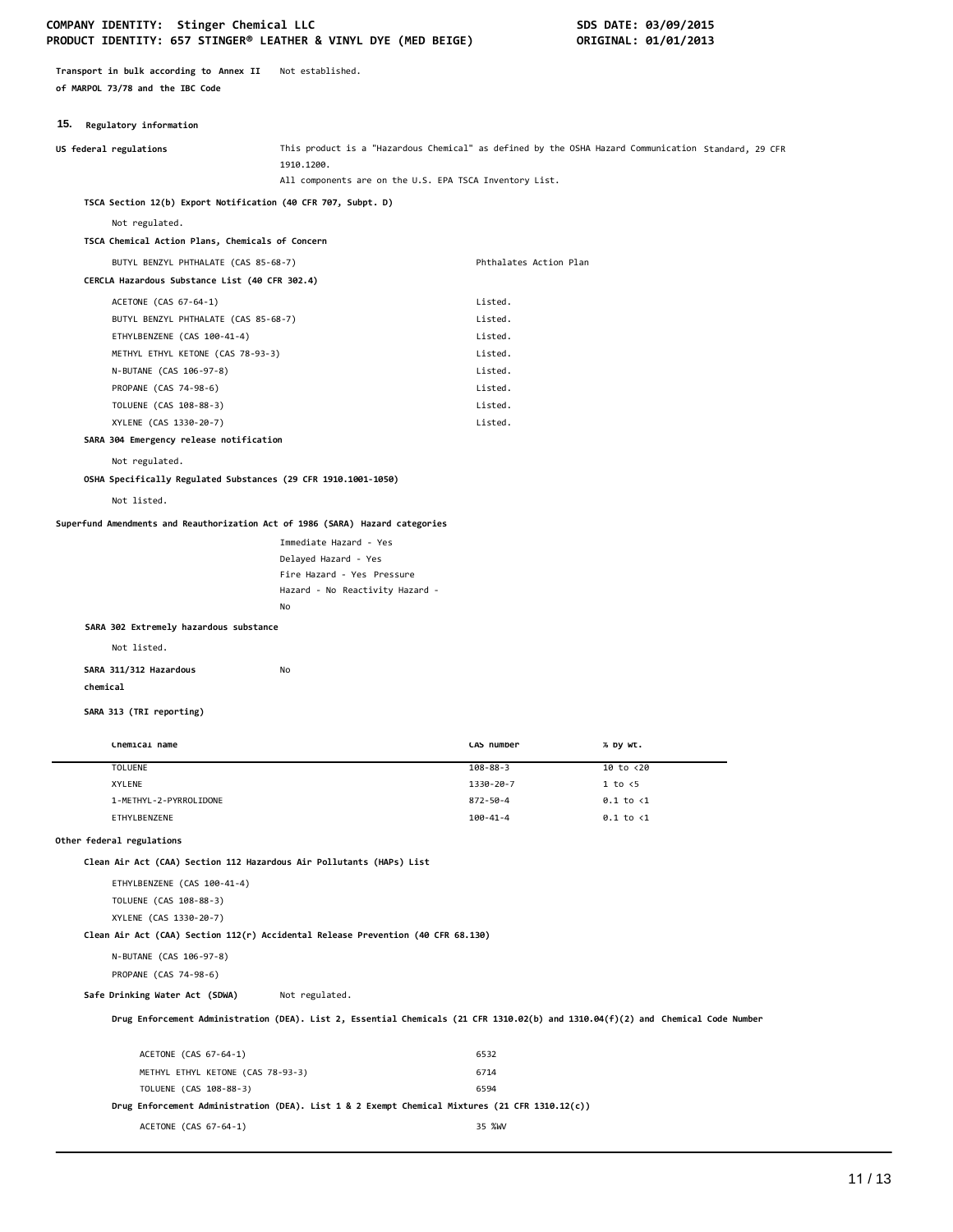|                      | COMPANY IDENTITY: Stinger Chemical LLC<br>PRODUCT IDENTITY: 657 STINGER® LEATHER & VINYL DYE (MED BEIGE)                    |        | SDS DATE: 03/09/2015<br>ORIGINAL: 01/01/2013 |
|----------------------|-----------------------------------------------------------------------------------------------------------------------------|--------|----------------------------------------------|
|                      | METHYL ETHYL KETONE (CAS 78-93-3)                                                                                           | 35 %WV |                                              |
|                      | TOLUENE (CAS 108-88-3)                                                                                                      | 35 %WV |                                              |
|                      | DEA Exempt Chemical Mixtures Code Number                                                                                    |        |                                              |
|                      | ACETONE (CAS 67-64-1)                                                                                                       | 6532   |                                              |
|                      | METHYL ETHYL KETONE (CAS 78-93-3)                                                                                           | 6714   |                                              |
|                      | TOLUENE (CAS 108-88-3)                                                                                                      | 594    |                                              |
| US state regulations |                                                                                                                             |        |                                              |
|                      | US. California Controlled Substances. CA Department of Justice (California Health and Safety Code Section 11100)            |        |                                              |
|                      | Not listed.                                                                                                                 |        |                                              |
|                      | US. California. Candidate Chemicals List. Safer Consumer Products Regulations (Cal. Code Regs, tit. 22, 69502.3, subd. (a)) |        |                                              |
|                      | 1-METHYL-2-PYRROLIDONE (CAS 872-50-4)<br>ACETONE (CAS 67-64-1)                                                              |        |                                              |
|                      | BUTYL BENZYL PHTHALATE (CAS 85-68-7) ETHYLBENZENE (CAS 100-<br>$41-4)$                                                      |        |                                              |
|                      | METHYL ETHYL KETONE (CAS 78-93-3) N-BUTANE (CAS<br>$106 - 97 - 8$ )                                                         |        |                                              |
|                      | TITANIUM DIOXIDE (CAS 13463-67-7) TOLUENE (CAS 108-<br>$88-3)$                                                              |        |                                              |
|                      | XYLENE (CAS 1330-20-7)                                                                                                      |        |                                              |
|                      | US. Massachusetts RTK - Substance List                                                                                      |        |                                              |
|                      | 1-METHYL-2-PYRROLIDONE (CAS 872-50-4)                                                                                       |        |                                              |
|                      | ACETONE (CAS 67-64-1)                                                                                                       |        |                                              |
|                      | BUTYL BENZYL PHTHALATE (CAS 85-68-7) ETHYLBENZENE (CAS 100-                                                                 |        |                                              |
|                      | $41-4)$                                                                                                                     |        |                                              |
|                      | METHYL ETHYL KETONE (CAS 78-93-3) N-BUTANE (CAS                                                                             |        |                                              |
|                      | $106 - 97 - 8$ )                                                                                                            |        |                                              |
|                      | PROPANE (CAS 74-98-6)                                                                                                       |        |                                              |
|                      | TITANIUM DIOXIDE (CAS 13463-67-7) TOLUENE (CAS 108-<br>$88-3)$                                                              |        |                                              |
|                      | XYLENE (CAS 1330-20-7)                                                                                                      |        |                                              |
|                      | US. New Jersey Worker and Community Right-to-Know Act                                                                       |        |                                              |
|                      | 1-METHYL-2-PYRROLIDONE (CAS 872-50-4)                                                                                       |        |                                              |
|                      | ACETONE (CAS 67-64-1)                                                                                                       |        |                                              |
|                      | BUTYL BENZYL PHTHALATE (CAS 85-68-7) ETHYLBENZENE (CAS 100- 41-4)                                                           |        |                                              |
|                      | METHYL ETHYL KETONE (CAS 78-93-3) N-BUTANE (CAS 106-97-8)                                                                   |        |                                              |
|                      | PROPANE (CAS 74-98-6)                                                                                                       |        |                                              |
|                      | TITANIUM DIOXIDE (CAS 13463-67-7) TOLUENE (CAS 108-88-3)                                                                    |        |                                              |
|                      | XYLENE (CAS 1330-20-7)                                                                                                      |        |                                              |
|                      | US. Pennsylvania Worker and Community Right-to-Know Law                                                                     |        |                                              |
|                      | 1-METHYL-2-PYRROLIDONE (CAS 872-50-4)                                                                                       |        |                                              |
|                      | ACETONE (CAS 67-64-1)                                                                                                       |        |                                              |
|                      | BUTYL BENZYL PHTHALATE (CAS 85-68-7) ETHYLBENZENE (CAS 100- 41-4)                                                           |        |                                              |
|                      | METHYL ETHYL KETONE (CAS 78-93-3) N-BUTANE (CAS 106-97-8)                                                                   |        |                                              |
|                      | PROPANE (CAS 74-98-6)<br>TITANIUM DIOXIDE (CAS 13463-67-7) TOLUENE (CAS 108-88-3)                                           |        |                                              |
|                      | XYLENE (CAS 1330-20-7)                                                                                                      |        |                                              |
|                      |                                                                                                                             |        |                                              |
|                      | US. Rhode Island RTK                                                                                                        |        |                                              |
|                      | 1-METHYL-2-PYRROLIDONE (CAS 872-50-4)                                                                                       |        |                                              |
|                      | ACETONE (CAS 67-64-1)                                                                                                       |        |                                              |
|                      | BUTYL BENZYL PHTHALATE (CAS 85-68-7) ETHYLBENZENE (CAS 100- 41-4)                                                           |        |                                              |
|                      | METHYL ETHYL KETONE (CAS 78-93-3) N-BUTANE (CAS 106-97-8)<br>PROPANE (CAS 74-98-6)                                          |        |                                              |
|                      | TOLUENE (CAS 108-88-3)                                                                                                      |        |                                              |
|                      | XYLENE (CAS 1330-20-7)                                                                                                      |        |                                              |